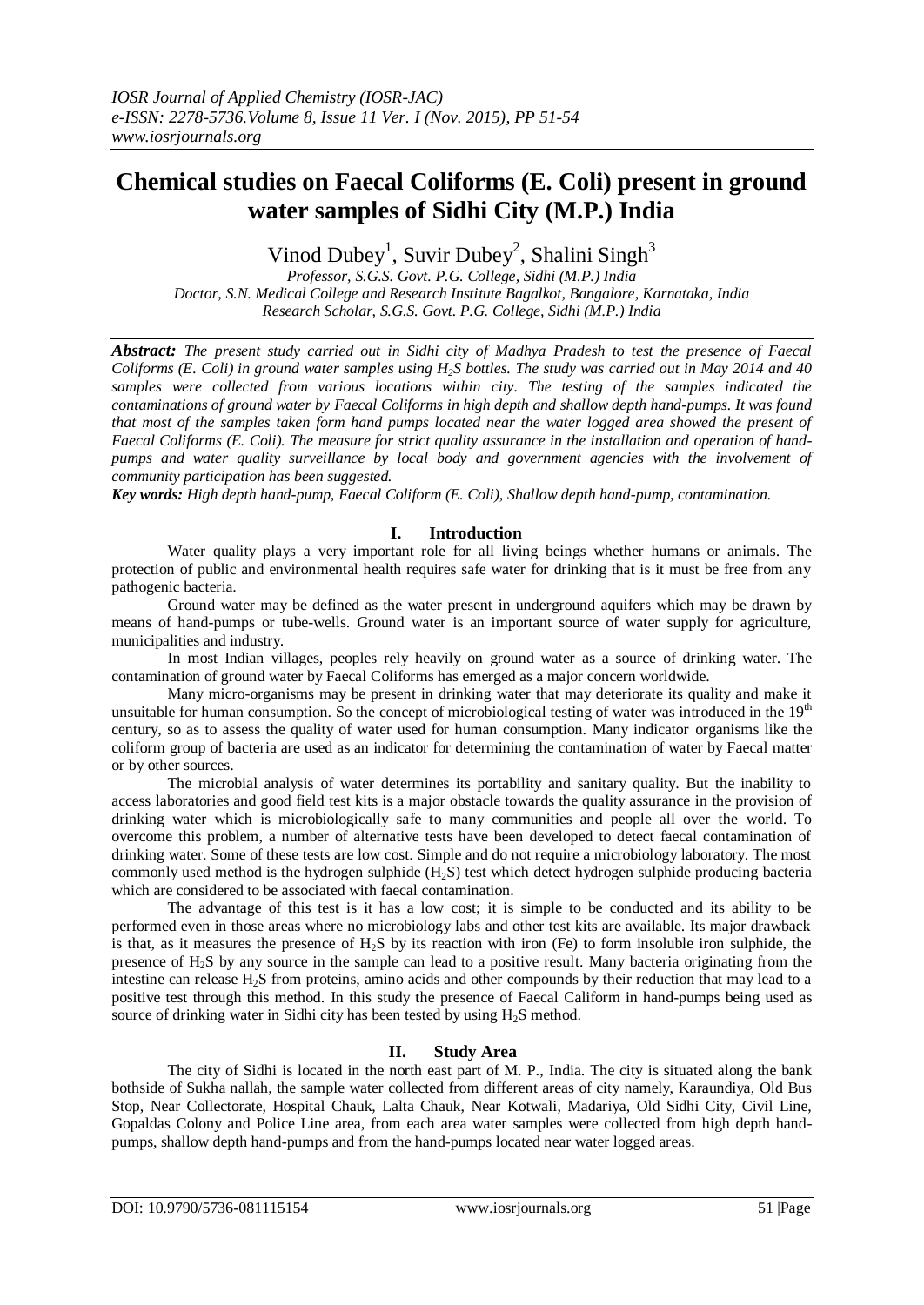### **III. Material And Methods**

A total of 40 ground water samples were collected from different part of Sidhi city in May 2014. The samples were collected from high depth hand-pumps, shallow depth hand-pumps and also form the hand-pumps located near the water logged areas in  $H_2S$  bottles containing  $H_2S$  strip up to the marking given on the bottles. Then the samples were brought to the laboratory of public health Engineering Department of the M.P. Govt. in opaque boxes and were tested for the presence of Faecal Coliform (E. Coli.). After incubation for 24 to 48 hours at 24 to 37  $\mathrm{^0C}$  the change in colour of the samples was noted. The samples which become black after incubation, showed the presence of Faecal Coliform.

### **IV. Result And Discussion**

The result obtained after the testing of water samples for the presence of Faecal Coliforms using H2S bottles from different hand-pumps of Sidhi city are given in table 1.

**Table 1** 

| Type and number of samples tested for the presence of $(E. Coli)$ using $H_2S$ bottles in Sidhi City |                             |                                   |                                   |                                                  |  |  |  |
|------------------------------------------------------------------------------------------------------|-----------------------------|-----------------------------------|-----------------------------------|--------------------------------------------------|--|--|--|
| <b>Type of Samples</b>                                                                               | Number of<br><b>Samples</b> | Sample showing<br>positive result | Sample showing<br>negative result | Percentage (%) of<br><b>Contaminated samples</b> |  |  |  |
| High depth<br>hand-pumps                                                                             | 10                          |                                   |                                   | 30 %                                             |  |  |  |
| Shallow depth<br>hand-pumps                                                                          | 16                          |                                   |                                   | 53 %                                             |  |  |  |
| Hand-pumps of water<br>logging areas                                                                 | 14                          | 11                                |                                   | 75 %                                             |  |  |  |
| Total                                                                                                | 40                          | 23                                |                                   | 55 %                                             |  |  |  |

#### **Table 2 Number of samples collected from hand-pumps located near water logged areas and no of Faecal Coliforms (E.coli)**

| Area                  | Number of samples collected from Source near<br>water logged area |                     | <b>Number of Faecal Coliforms Positive</b><br><b>Sample</b> |                     |
|-----------------------|-------------------------------------------------------------------|---------------------|-------------------------------------------------------------|---------------------|
|                       | High depth hand-                                                  | Shallow depth hand- | high depth hand-                                            | shallow depth hand- |
|                       | pumps                                                             | pumps               | pumps                                                       | pumps               |
| Karaundiya            |                                                                   |                     |                                                             |                     |
| Old bus stop          |                                                                   |                     |                                                             |                     |
| <b>Hospital Chauk</b> |                                                                   |                     |                                                             |                     |
| Near collectorate     |                                                                   |                     |                                                             |                     |
| Lalta Chauk           |                                                                   |                     |                                                             |                     |
| Near Kotwali          |                                                                   |                     |                                                             |                     |
| Madariya              |                                                                   |                     |                                                             |                     |
| Old city area         |                                                                   |                     |                                                             |                     |
| civil line            |                                                                   |                     |                                                             |                     |
| Gopaldas Colony       |                                                                   |                     |                                                             |                     |
| Police Line area      |                                                                   |                     |                                                             |                     |
| Total                 |                                                                   | 11                  |                                                             |                     |

It is revealed from the table-1 that out of 40 samples subjected to the test 23 samples gave positive result for the presence of Faecal Coliforms whereas 17 samples were found to be negative. Out of 14 samples taken from the hand-pumps located near water logged areas 11 gives positive result for the presence of Faecal Coliforms (E. Coli). It is seen that 3 of the 10 high depth hand-pumps also gave positive result for the presence of Faecal Coliforms (E. Coli), while 9 of the 16 shallow depth hand-pumps samples showed the presence of E. Coli.

The percentage of microbiologically acceptable and contaminated samples obtained from different types of sources is shown in fig. 1 which revealed that more than 75 % samples taken from hand-pumps located near water logged areas are found to be contaminated whereas more than 50 % of the samples taken from shallow depth hand-pumps are also found to be contaminated. Surprisingly 30 % of the samples taken from high depth hand-pumps are also found to be contaminated.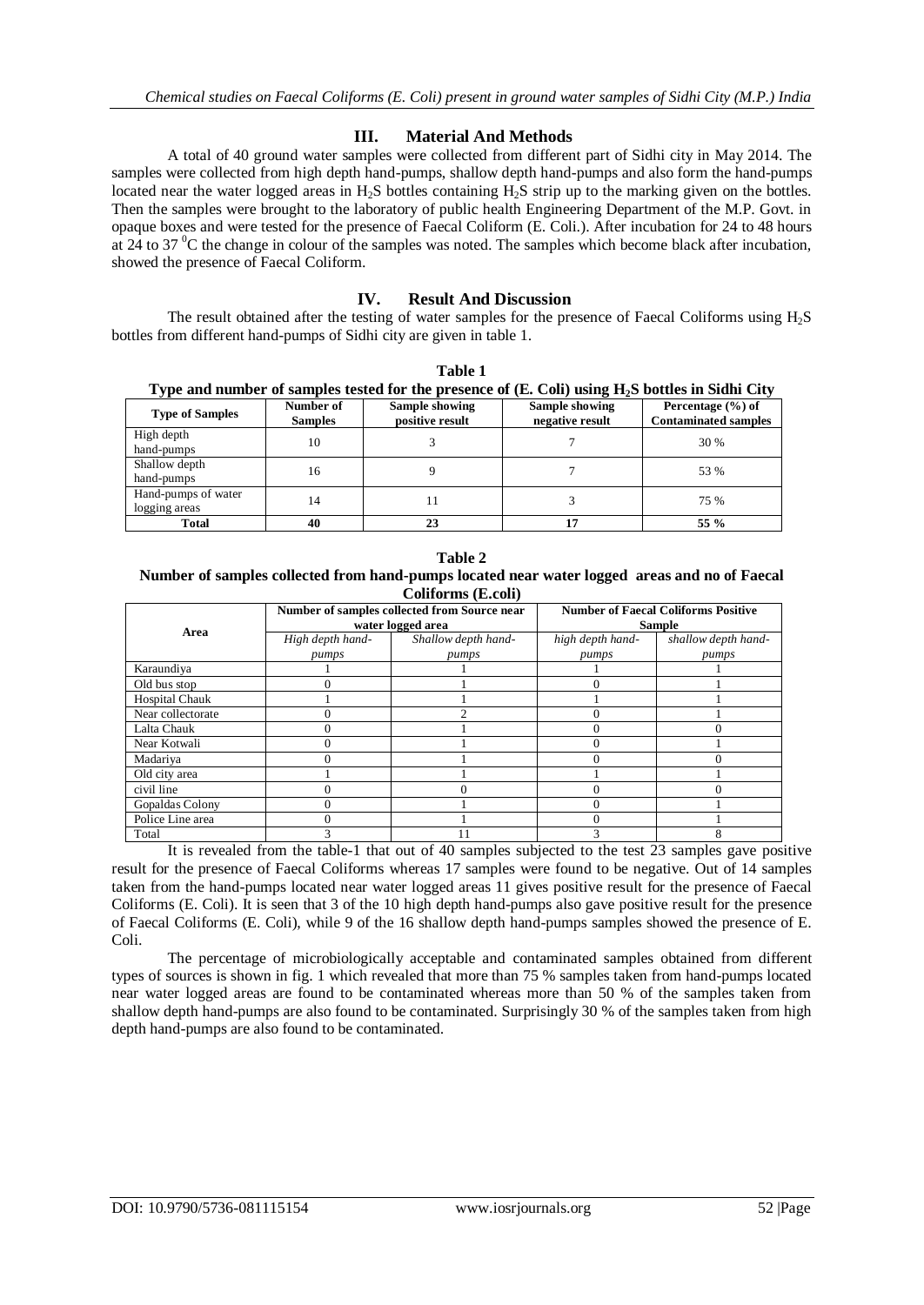

The detail of the samples collected from sources located near water logged areas and number of samples indicating positive result for the presence of faecal coliform (E. coli) are given in the table-2.

It is revealed from table 2 that 8 out of 11 samples collected from shallow depth hand-pumps located near water logged areas show the presence of Faecal Coliforms (E. Coli) while all the 3 samples collected from high depth hand-pumps located near water logged areas show the presence of Faecal Coliform (E. Coli).

It was also observed during the study that the positive outcome of H2S method was obtained in the situation where MPN count was found above 17. This reflects a low sensitivity of this method, which is considered to be a limitation while considering the interpretation of the result.

### **V. Conclusion**

As it is commonly belief that high depth hand-pumps are supposed to yield contamination free water, however the outcome of this study raises a caution on this aspect. It appears that the lack of provision of adequate depth and concrete platform around high depth hand-pumps could be the major factor resulted in by poor quality assurance and workmanship in the installation of high depth hand-pumps. It is quite obvious that if high depth hand-pumps are installed at shallow depth in the vicinity of potential sources of contamination like septic tanks and soak pits, animal and cow sheds, excreta deposal sites or water logged areas and concrete platform is also not provided, it is likely that the polluted water could percolate along the casing of the handpump which could contaminate the ground water, while in turn could get lifted up. This is an issue which relates to the reliability of water quality yielded by such high depth hand-pumps and necessitates cent percent quality assurance in all the existing high depth hand-pumps, including verification of depth and provision of concrete platform around the hand-pump. Also there is a need to follow strict quality assurance measure in the installation of high depth hand-pumps in future.

The contamination of 55 % of the samples by Faecal Coliforms (E. Coli) also shows a poor water quality scenario and indicates the need of detailed water quality surveillance in the city. It is also revealed in the study that a strict monitoring of the microbiological parameters needs to be done in order to ascertain the portability of drinking water not only at the time of installation of hand-pumps but also during their use.

### **VI. Recommendation**

On the basis of the finding of this study that almost all the sample taken from the hand-pumps located near the water logged area are found to be contaminated, hence a community awareness campaign should be taken up with a view to educate the people to avoid installing the hand-pumps near water logged areas such as septic tanks, soak pits, animal and cow sheds and excreta disposal sites.

In addition people should also be made aware to avoid shallow depth hand pumps for drinking water use. However, the local body and government agencies should ensure strict quality assurance in the installation